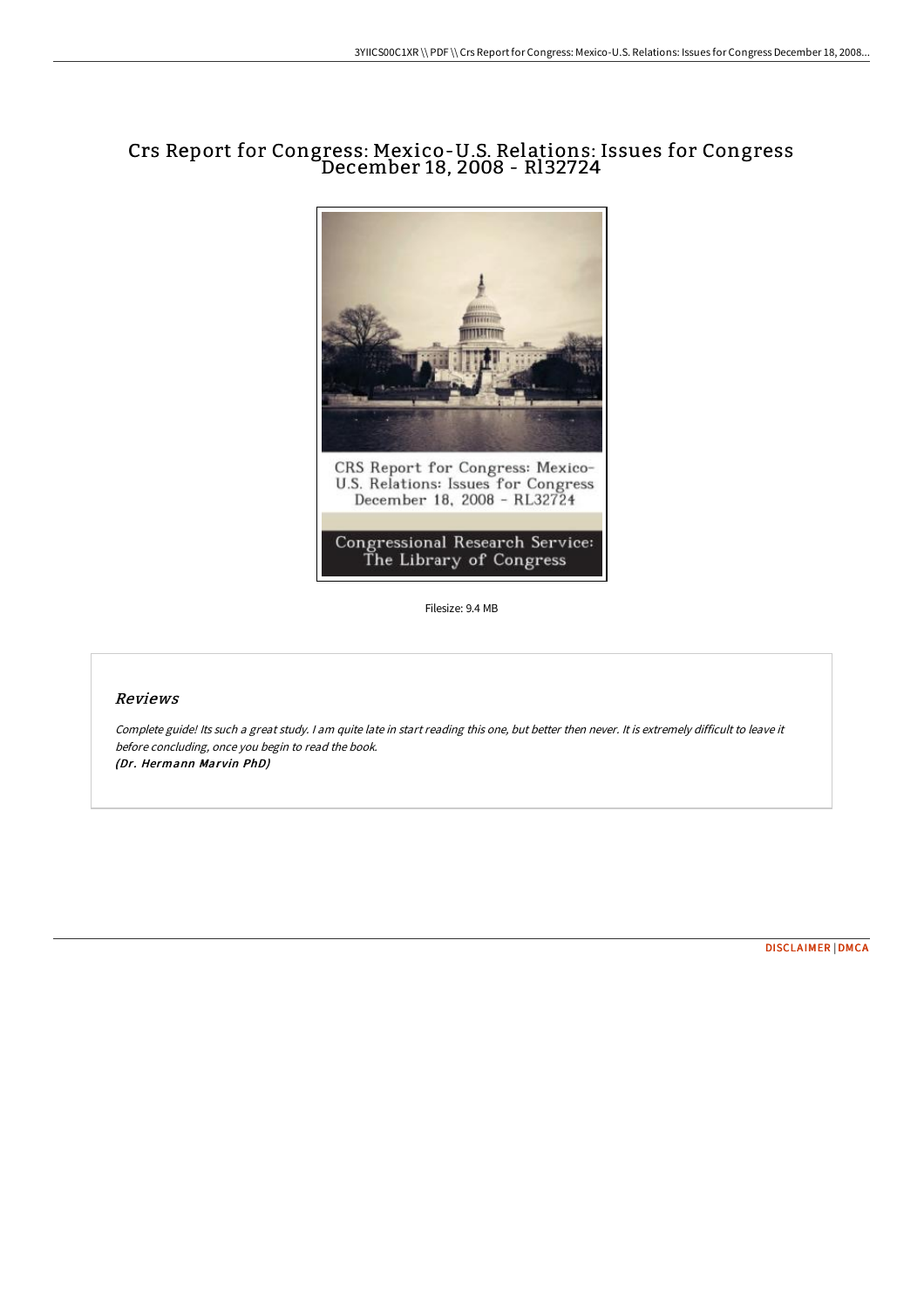## CRS REPORT FOR CONGRESS: MEXICO-U.S. RELATIONS: ISSUES FOR CONGRESS DECEMBER 18, 2008 - RL32724



To download Crs Report for Congress: Mexico-U.S. Relations: Issues for Congress December 18, 2008 - Rl32724 eBook, you should click the button beneath and save the document or gain access to additional information which might be highly relevant to CRS REPORT FOR CONGRESS: MEXICO-U.S. RELATIONS: ISSUES FOR CONGRESS DECEMBER 18, 2008 - RL32724 ebook.

BiblioGov. Paperback. Book Condition: New. This item is printed on demand. Paperback. 44 pages. Dimensions: 9.7in. x 7.4in. x 0.1in.The United States and Mexico have a close and complex bilateral relationship, with extensive economic linkages as neighbors and partners under the North American Free Trade Agreement (NAFTA). Since 1994, trade between the countries has tripled. Bilateral relations are generally friendly, although the U. S. enactment of border fence legislation in 2006 caused some tension in the relationship. Under the Bush Administration, the United States launched initiatives to combat drug trafficking, augment border security, and combat human smuggling. Drug trafficking issues are prominent in relations since Mexico is the leading transit country for cocaine, a leading supplier of methamphetamine and heroin, and the leading foreign supplier of marijuana to the United States. In October 2007, the United States and Mexico proposed the Mrida Initiative to combat drug trafficking, gangs, and organized crime in Mexico and Central America. In legislative action in June 2008 on H. R. 2642 (P. L. 110-252), Congress appropriated 400 million for Mexico352 million in FY2008 supplemental assistance and 48 million in FY2009 bridge fund supplemental assistance. Shortly aFer taking office in December 2006, President Felipe Caldern launched operations against Mexican drug cartels. He has sent thousands of soldiers and federal police to drug trafficking hot-spots, and is contending with . . . This item ships from La Vergne,TN. Paperback.

Read Crs Report for Congress: [Mexico-U.S.](http://techno-pub.tech/crs-report-for-congress-mexico-u-s-relations-iss-2.html) Relations: Issues for Congress December 18, 2008 - RI32724 Online  $\blacksquare$ Download PDF Crs Report for Congress: [Mexico-U.S.](http://techno-pub.tech/crs-report-for-congress-mexico-u-s-relations-iss-2.html) Relations: Issues for Congress December 18, 2008 - Rl32724